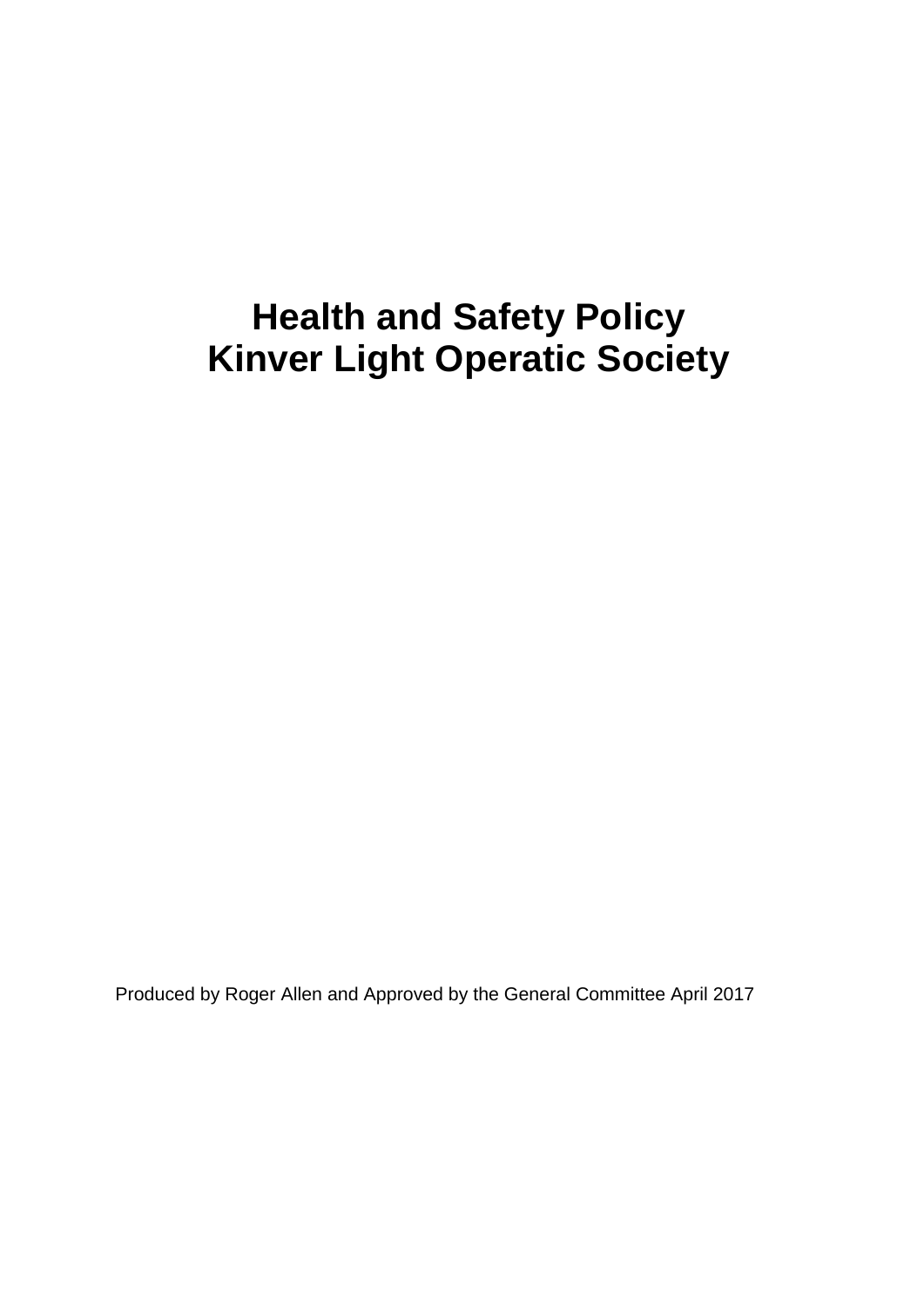- **1. [General Policy Statement](http://www.wokingham-theatre.org.uk/WokinghamTheatreHealthandSafety.htm#GeneralPolicy)**
- **2. [Appointment and Training of Safety Personnel](http://www.wokingham-theatre.org.uk/WokinghamTheatreHealthandSafety.htm#Appointment)**
- **3. [Fire Safety](http://www.wokingham-theatre.org.uk/WokinghamTheatreHealthandSafety.htm#FireSafety)**
- **4. [First Aid](http://www.wokingham-theatre.org.uk/WokinghamTheatreHealthandSafety.htm#FirstAid)**
- **5. Signing-in Signing-out**
- **6. [Rehearsal requirements](http://www.wokingham-theatre.org.uk/WokinghamTheatreHealthandSafety.htm#Rehearsals)**
- **7. Audiences [Get-In/Get-Out arrangements](http://www.wokingham-theatre.org.uk/WokinghamTheatreHealthandSafety.htm#GetInGetOut)**
- **8. [Dressing Rooms](http://www.wokingham-theatre.org.uk/WokinghamTheatreHealthandSafety.htm#DressingRooms)**
- **9. [Children/](http://www.wokingham-theatre.org.uk/WokinghamTheatreHealthandSafety.htm#Children)Young Persons**
- **10. [On-stage and in the wings](http://www.wokingham-theatre.org.uk/WokinghamTheatreHealthandSafety.htm#OnStage)**
- **11. [Front of House](http://www.wokingham-theatre.org.uk/WokinghamTheatreHealthandSafety.htm#FOH)**
- **12. [Ladders, Stepladders](http://www.wokingham-theatre.org.uk/WokinghamTheatreHealthandSafety.htm#Ladders) and Scaffolding**
- **13. [LOLER requirements](http://www.wokingham-theatre.org.uk/WokinghamTheatreHealthandSafety.htm#LOLER)**
- **14. PUWER [requirements](http://www.wokingham-theatre.org.uk/WokinghamTheatreHealthandSafety.htm#PUWER) [Risk Assessments](http://www.wokingham-theatre.org.uk/WokinghamTheatreHealthandSafety.htm#RiskAssessment)**
- **15. Risk Assessments**
- **16. New Recruits**
- **17. [Safe systems of working](http://www.wokingham-theatre.org.uk/WokinghamTheatreHealthandSafety.htm#SafeSystem)**
- **18. [Accident book](http://www.wokingham-theatre.org.uk/WokinghamTheatreHealthandSafety.htm#AccidentBook)**
- **19. [Electrical safety](http://www.wokingham-theatre.org.uk/WokinghamTheatreHealthandSafety.htm#LXSafety)**
- **20. [Annual Audit](http://www.wokingham-theatre.org.uk/WokinghamTheatreHealthandSafety.htm#Audit)**
- **21. [Safe methods of working](http://www.wokingham-theatre.org.uk/WokinghamTheatreHealthandSafety.htm#SafeMethods)**
- **22. COSHH (Control of Substances Hazardous to Health)**
- **23. Manual Handling**
- **24. General Accident Prevention.**

**Appendix A. Fire Policy.**

**Appendix B. Front of House Policy**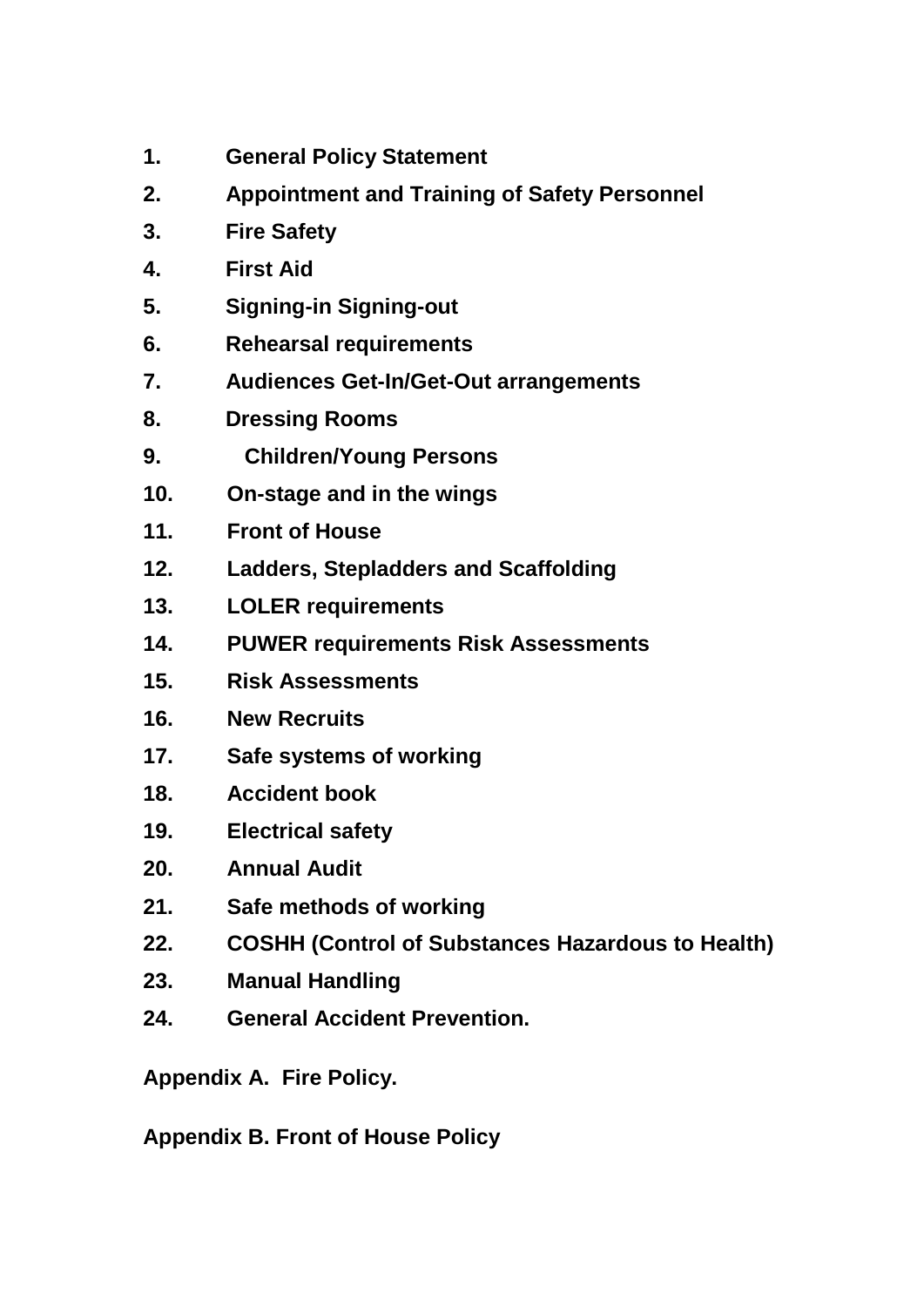# **1. General Policy Statement**

### **Kinver Light Operatic Society**

- We provide safe working conditions and a healthy environment for our members, non-member volunteers, sub-contractors (including members of the lighting and sound crews) orchestra and visitors **(here after referred to as relevant persons)**
- We ensure that equipment and systems of work used by all **relevant persons** are safe.
- We provide training and information to all **relevant persons** as is necessary within the framework of our health and safety organisation.
- We ensure that the **public at large** are protected from danger or risks to health as a result of our activities.
- We ensure that this policy is reviewed each calendar year and that as a result of that review changes are made to procedures and our overall health and safety organisation to take into account the items identified as needing change in that review.
- We operate a strict NO SMOKING policy which includes e-cigarettes.

#### **Lead Responsibility for this policy**

For each production undertaken by KLOS an experienced committee member will be agreed in advance as the **'lead person'**. For the purposes of this policy, it is their responsibility, working with the **health and safety officer**, (see section 2 below) to ensure compliance with the policy by all **relevant persons**. This will also be in conjunction with the designated **Front of House Manager** and **Back Stage Manager** who will have their own prescribed responsibilities for safety during production preparation, rehearsals and performances. Where a nominated **lead person** is not available for any planned activity requiring their presence, they will appoint a **competent deputy** for that occasion who will also be an experienced committee member. It is important that all committee members familiarise themselves with all documentation concerning health and safety.

#### **Controls and Instructions**

These are normally by verbal discussion and instruction. Written instruction is given where deemed necessary by the **lead person** responsible for any production or the **health and safety officer**.

#### **Health Issues**

It is the responsibility of each individual to make known to the **lead person** any medical condition that may affect his or her ability to work within the Safety Policy.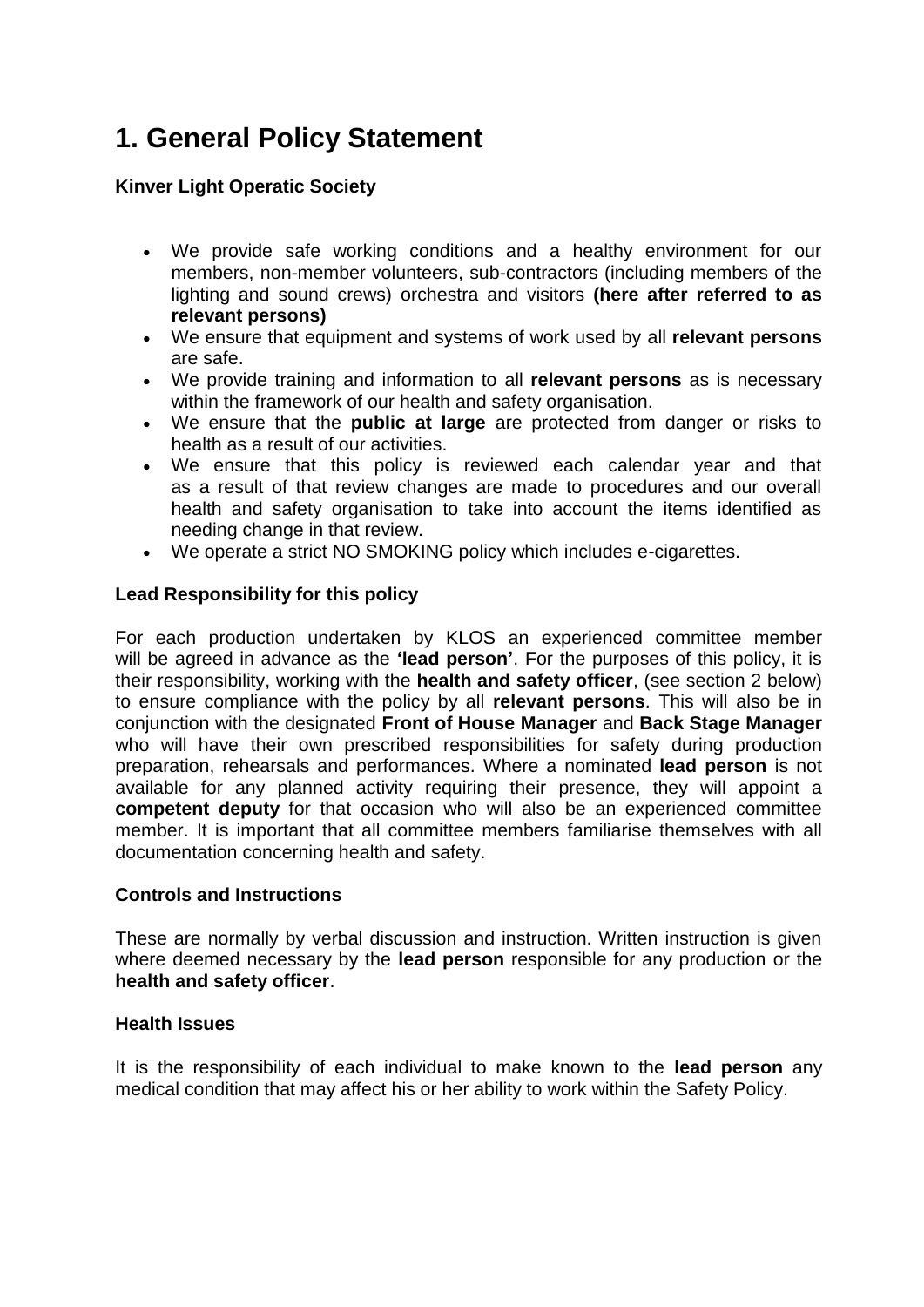### **2. Appointment of Health and Safety Officer**

KLOS recognises the importance of health and safety to all **relevant persons**, property and members of the public. It appoints a member of the Main Committee to have the responsibility for health and safety matters. The appointee reports directly to the Chairperson of the Main Committee and its Officers.

KLOS has appointed **Roger Allen**, Vice Chairman as its Health and Safety Officer.

### **3. Fire Safety**

**See separate Fire Policy Appendix A.**

### **4. First Aid**

KLOS takes First Aid seriously.

The policy of KLOS is prevention of accidents in the first place. To this end, it regularly through its **Health and Safety Officer/ Lead person** carries out checks of equipment, procedures and practices to ensure that they are being conducted in a safe manner and in accordance with procedures set down in this policy and its appendices.

KLOS has a permanent first aid kit that meets the requirements of content and size for the number of persons present. During rehearsals, the responsibility for ensuring that the first aid kit is available will rest with the **Lead Person** in charge of the rehearsal and during performances it will be kept by the **Front of House manager**. All relevant persons will be informed of the location of the First Aid kit(s). KLOS will ensure that there are sufficient members of the society trained as first aid **appointed persons**.

A record is kept of the location of the nearest telephone to be used in the case of an emergency and/or that at least two members are nominated as having a mobile telephone to hand to be used in the case of an emergency. Mobiles should be checked prior to each occasion to ensure appropriate signal strength and reception.

Details of any incident that requires first aid, however trivial, are recorded in the accident book. **(See section 18 below)**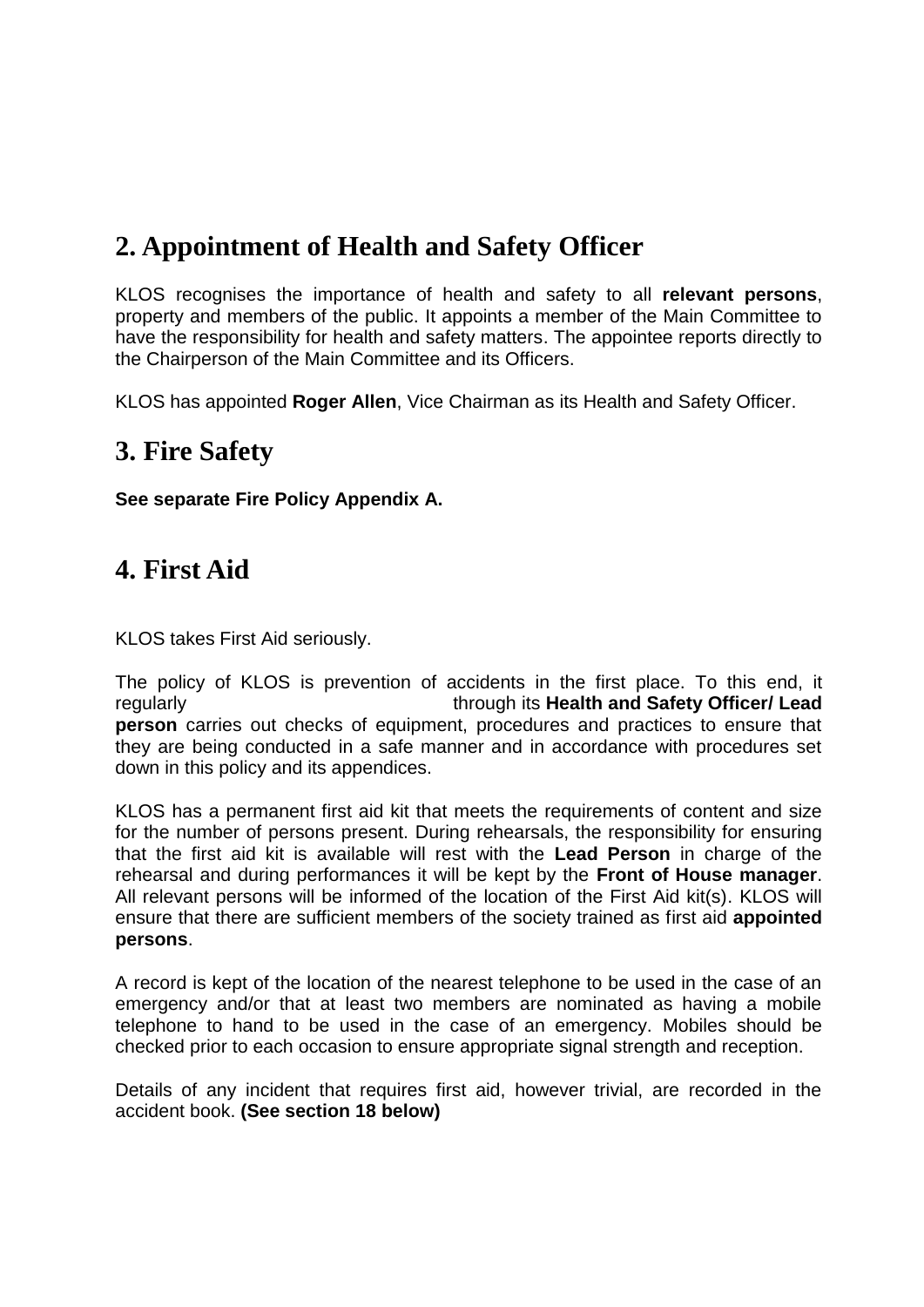# **5. Sign-in Sign-out**

KLOS uses a sign-in and sign-out register for both performance/rehearsals and set building.

All **'relevant persons'** will: -

- sign **in** when they arrive and **out** when they leave.
- Chaperones will sign in themselves, and provide a list of names of children/young persons present for the performance.
- Chaperones, children and young persons will be advised of **'house rules'** and will be notified of areas that are out of bounds by the **Lead Person**

Responsibility for ensuring signing in is:

**Set building**  $\sim$  Each individual

**Rehearsal** ~ Lead Person

#### **Performances: -**

- Front of House Front of House manager
- Back Stage Back Stage manager
- Technicians Box Front of House Manager
- Orchestra Musical Director

See Front of House policy **(Appendix B)**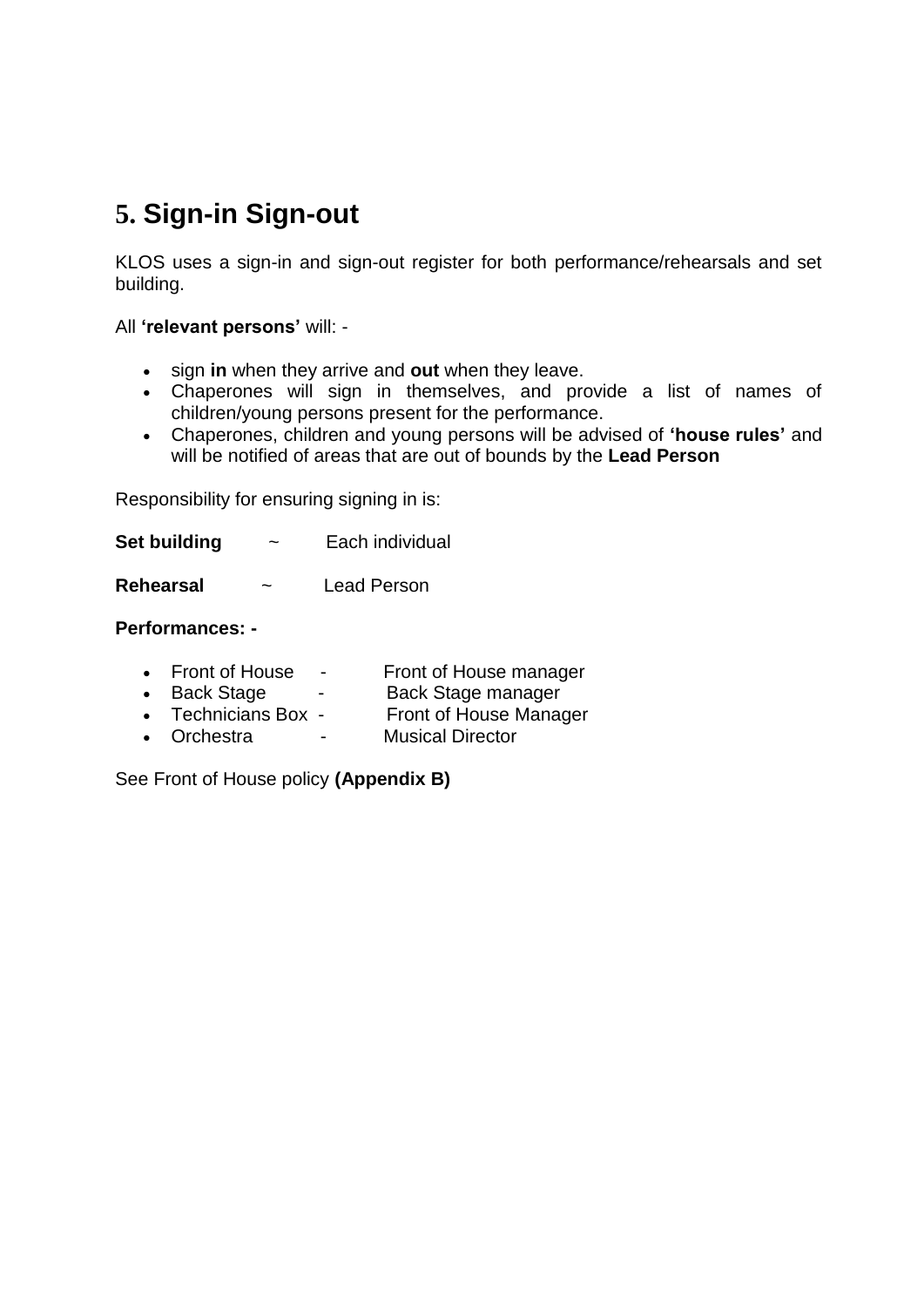### **6. Rehearsal requirements**

The **lead person** appointed for any specific production/**health and safety officer** are responsible for ensuring that props, staging and other stage furniture are safe for use.

Members are instructed to attend rehearsals wearing suitable loose fitting clothing and footwear that is non-slip for general duties. For some productions, all or some of the cast will be required to wear special footwear such as tap shoes. In these circumstances, they will be instructed to put such footwear on only for the duration of their need for rehearsal purposes.

All relevant persons are instructed to work safely with props and to refuse to use any that are, in their opinion, unsafe. They will be instructed on how to use equipment that requires them to work above floor level. In particular, they are reminded that it is forbidden to stand on makeshift rostra such as plastic nesting chairs or fold-up tables.

No one is to use rostrum, raised staging, steps etc. unless final approval has been given by the lead person following consultation with the set construction team.

The **Lead Person** is responsible for liaising with the **Back Stage Manager** to identify any particular hazardous areas or situations that need to be addressed. As agreed by this liaison, the **Lead Person** will inform the cast and back stage crew of all safety matters that need to be notified to them.

When rehearsals are carried out at different locations to the school, i.e. Fire Station, St Peter's Church Hall or Senior Citizen Centre, the **Lead Person** responsible for the production is to avail themselves of all rules and regulations, including fire safety requirements, of the premises and to impart these to those attending rehearsals.

### **7. Audiences Get-In/Get-Out arrangements**

#### **Get-In Arrangements**

### **Front of House Team/Auditorium/Hall**

The front of house team is managed by the **Front of House Manager** who liaises with the front of house volunteers to ensure that each has identified themselves to each other. The **Front of House Manager** is responsible for ensuring they are made aware of their duties regarding the admission of the audience to all performances as outlined in **Appendix B.**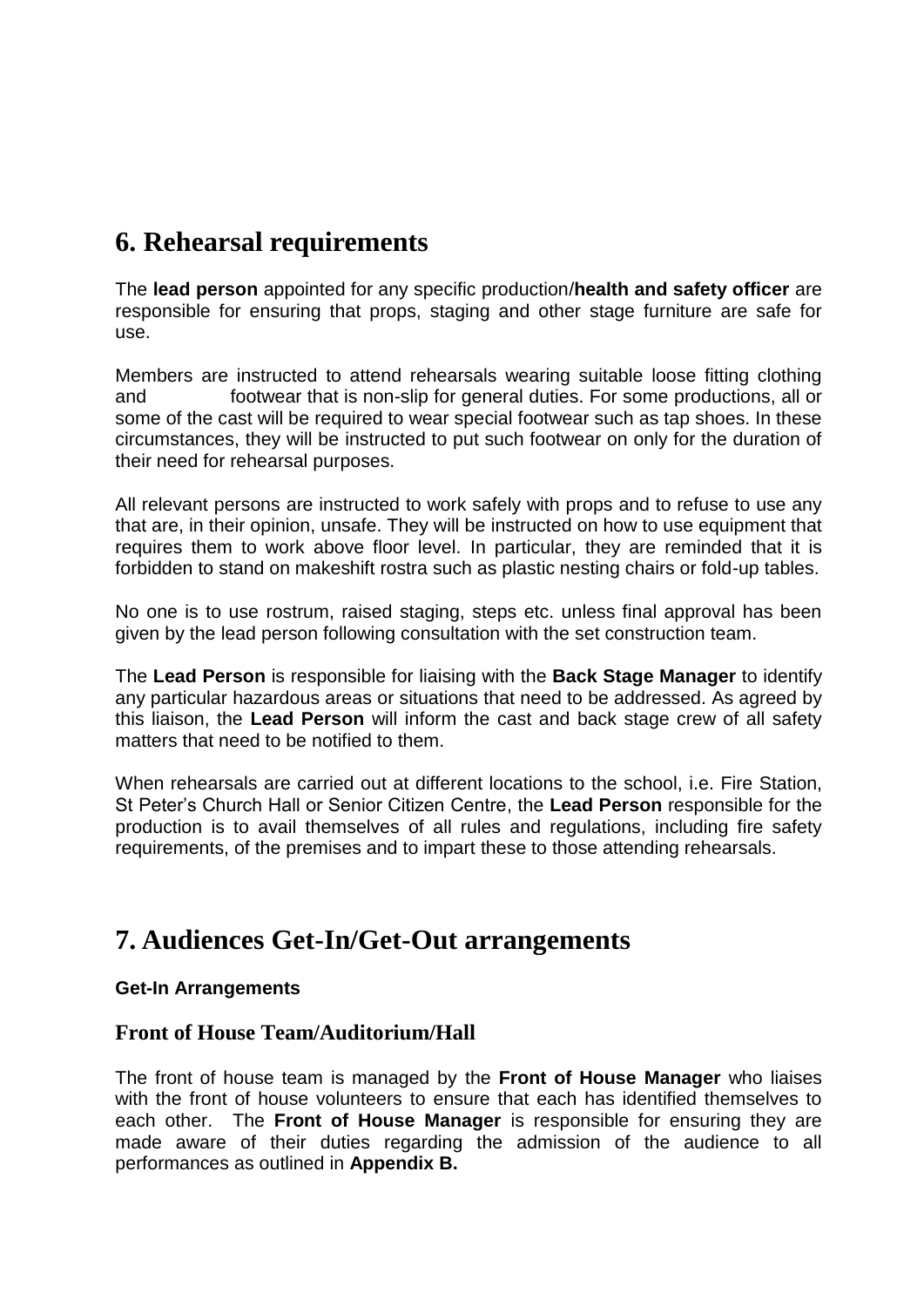### **Get-Out Arrangements**

#### **Front of House Team/Auditorium/Hall**

The front of house team is responsible for the safe exit of theatre patrons after each performance. To ensure the safe and efficient exit of patrons, the front of house team shall take care of the increased risks of raked floors, dimly lit areas and the special precautions that need to be taken with infirm or disabled persons. **(See appendix B)**

### **8. Dressing Rooms**

#### **Cleanliness**

KLOS works on the premise that clean dressing rooms make for pleasant surroundings and a disease-free environment for all relevant persons. One senior member is nominated to ensure that each dressing room is clean and safe before use and is cleaned at the conclusion of each rehearsal and performance. KLOS instructs all its members to observe the rule "Leave nothing but your thanks" when using dressing rooms at rehearsals or performances.

#### **Allocation of Dressing Rooms and Performers**

The **Lead Person** is responsible for the allocation of dressing rooms to the acting members of the Society. He/she records the location of all acting members so that, in the event of an emergency, it can be confirmed that all members have been accounted for should the necessity arise that the building must be evacuated.

#### **Alcohol**

KLOS bans the consumption of alcohol in any form in the dressing rooms or at **any** location during rehearsals or performances. This does not apply to members of the audience who have purchased drinks from the bar provided by the society.

#### **Horseplay**

The **Lead Person** and **Back Stage Manager** are to ensure that there is no horseplay in the dressing rooms or backstage..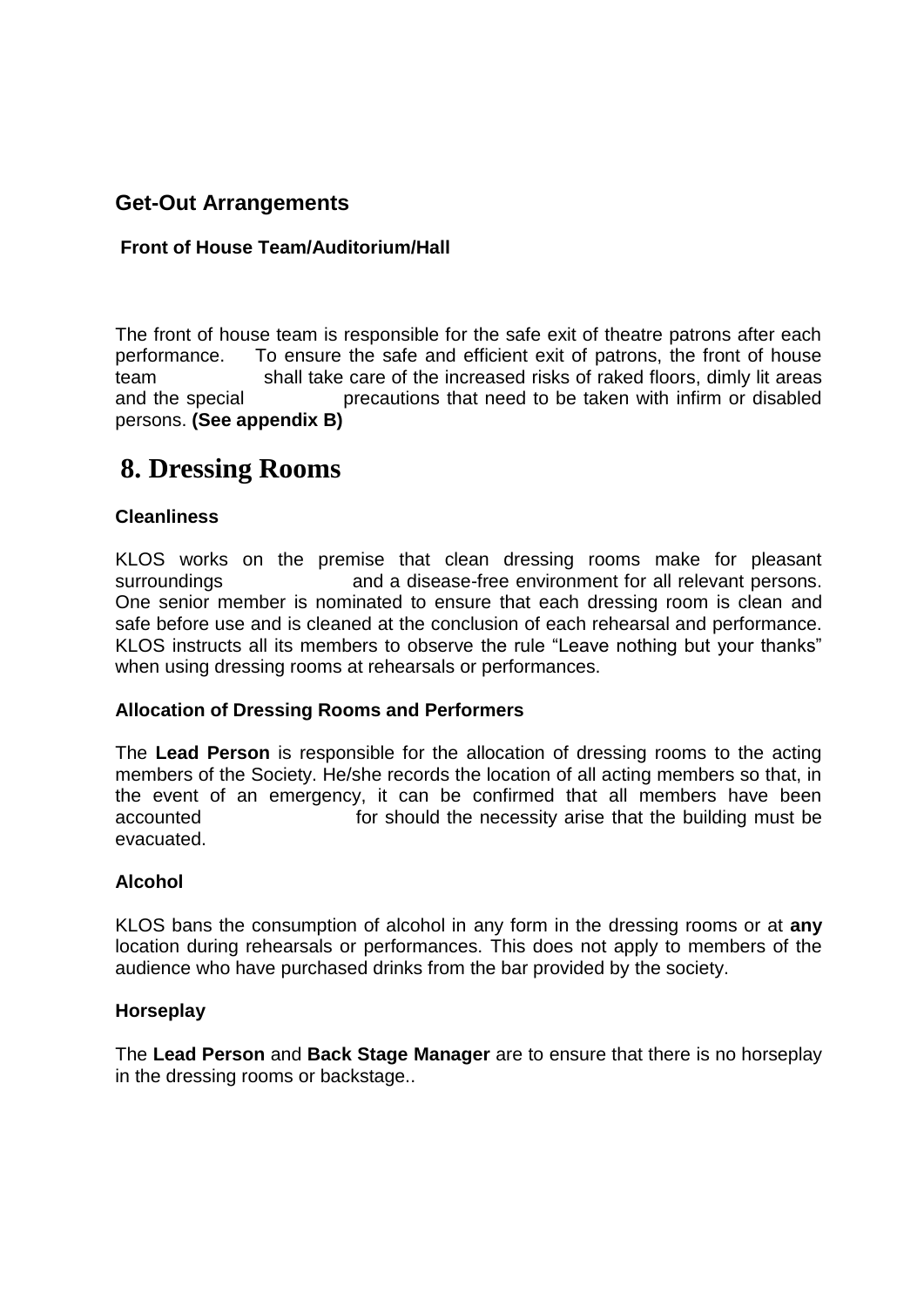### **9. Children and Young Persons**

**For the purposes of this procedure, KLOS defines a child and young person as a someone aged between 8 to 18 years of age.**

This procedure applies both to situations in which children/young persons and adults are involved in the activity and to those in which children/young persons are solely involved.

KLOS's Health and Safety Policy and its duties and responsibilities shall apply equally to children/young person.

Although the **Lead Person/ Health and Safety Officer** are responsible overall for the fulfilment of the Health and Safety Policy, they may, at their discretion, appoint a specific person(s) to oversee the Health and Safety of Children/Young Persons as defined above. This will include the appointment of suitable chaperons during performances or indeed at rehearsals if deemed necessary.

The **Lead Person /Health and Safety Officer** are responsible for ensuring that children/young persons either in rehearsal, on-stage, in dressing rooms or engaged on **any** KLOS related activities are inducted into their duties and responsibilities, trained to carry out their duties and responsibilities to the best of their abilities, protected from hazardous situations that might affect their overall safety and instructed in the protection of property.

The **Lead Person/Health and Safety Officer** instructs adults in KLOS to the need for them to exercise special care and attention when performing with children, respect the limits of their physical powers and note the length of their concentration period.

KLOS applies the recommendations in the National Operatic and Dramatic Association's fact sheets entitled *Model Child Protection Policy* and *Children in Theatrical performances. (***See appendix C ~ Child Protection Policy***)*

### **10. On-stage and in the wings**

KLOS recognises that the stage and its wings can be hazard areas. Consequently, it instructs its **Lead Person/ Health and Safety Officer** to ensure that they carry out a proper risk analysis of the activities and situations that present themselves or could present themselves in the areas concerned.

The **Lead Person/Health and Safety Officer** ensures that all persons who are required to be in the wings or on-stage before, during and after a performance have been properly instructed in their responsibilities.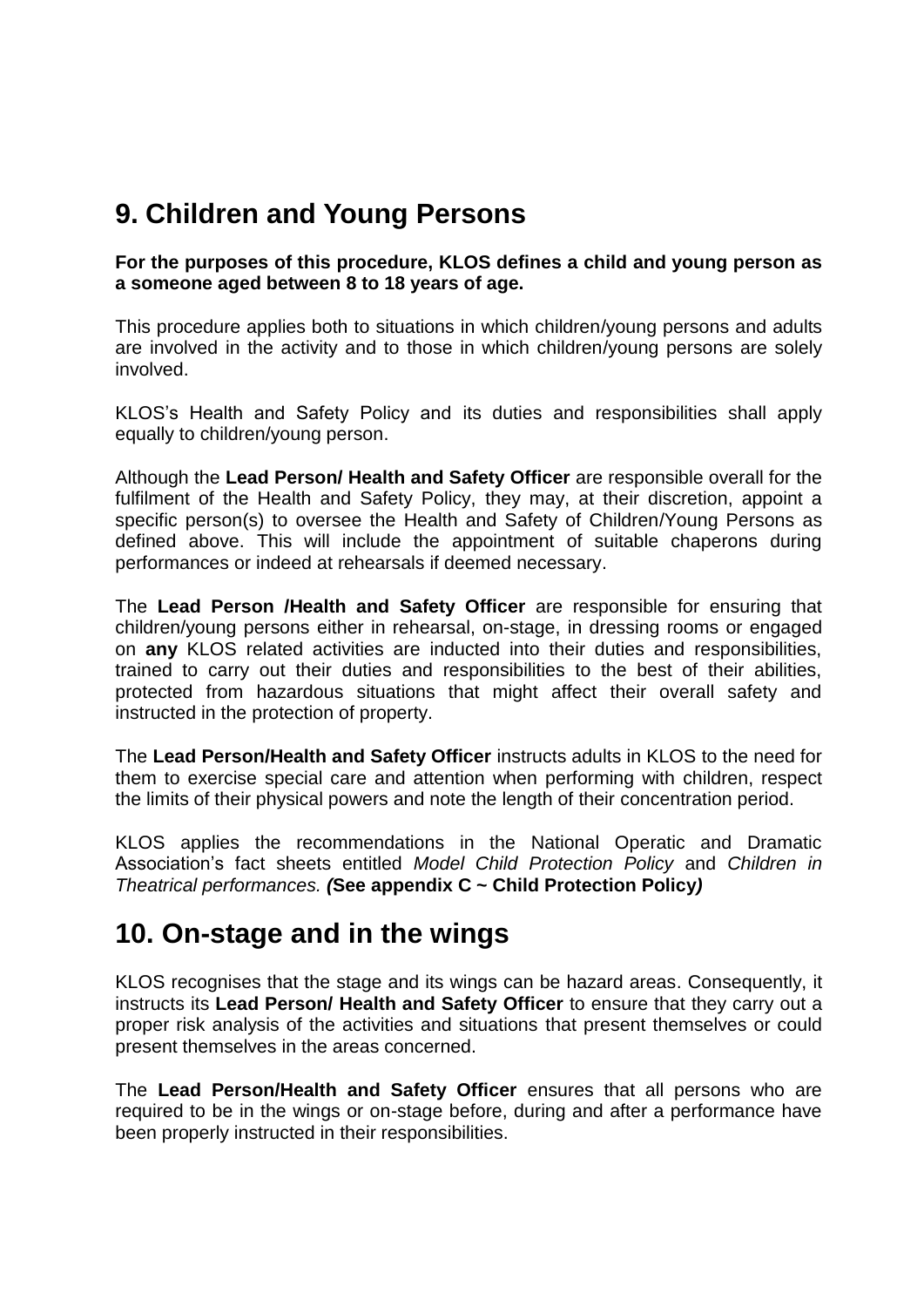The **Back Stage Manager** ensures that performers and chaperons are correctly instructed in their proper response/reaction to:

- Beginners on stage please!
- Not remaining in the wings when not on cue for going on stage unless space available
- Black outs
- Scene changes
- Use of 'props'
- The authority of the Back Stage Manager

### **11. Front of House**

KLOS recognises that its front of house team could be subject to hazards in the fulfillment of their duties whilst in the theatre. KLOS also recognises that the responsibility for ensuring the safety of its front of house team may jointly or separately rest with the management of the School.

The Front of House Manager and Team must:

- Have been made aware of their responsibilities in matters of health and safety at the venue they are using.
- Have been advised of the procedures that they should follow in the event of an incident such as an outbreak of fire, first aid emergency etc.
- Have been made aware of the location of the nearest telephone, the location of the fire extinguishers, the route to be used in the event of the need to evacuate the building, the procedures to be used to evacuate patrons in the event of an emergency and the location of the assembly point(s).

The **Lead Person/Health and Safety Officer/ Front of House Manager** are responsible for ensuring that the front of house team is trained to carry out their duties and responsibilities to the best of their abilities, are protected from hazardous situations that might affect their overall safety and are instructed in the protection of persons and property as it affects their duties front of house. **The Front of House Policy is shown at Appendix B**

### **12. Ladders, Stepladders and Scaffolding**

KLOS recognises that some of the **relevant persons** will be required to work with all or some of the access and working at height equipment either provided at the performance venue, hired in for the performance or belonging to KLOS, one of its members or non-member volunteers.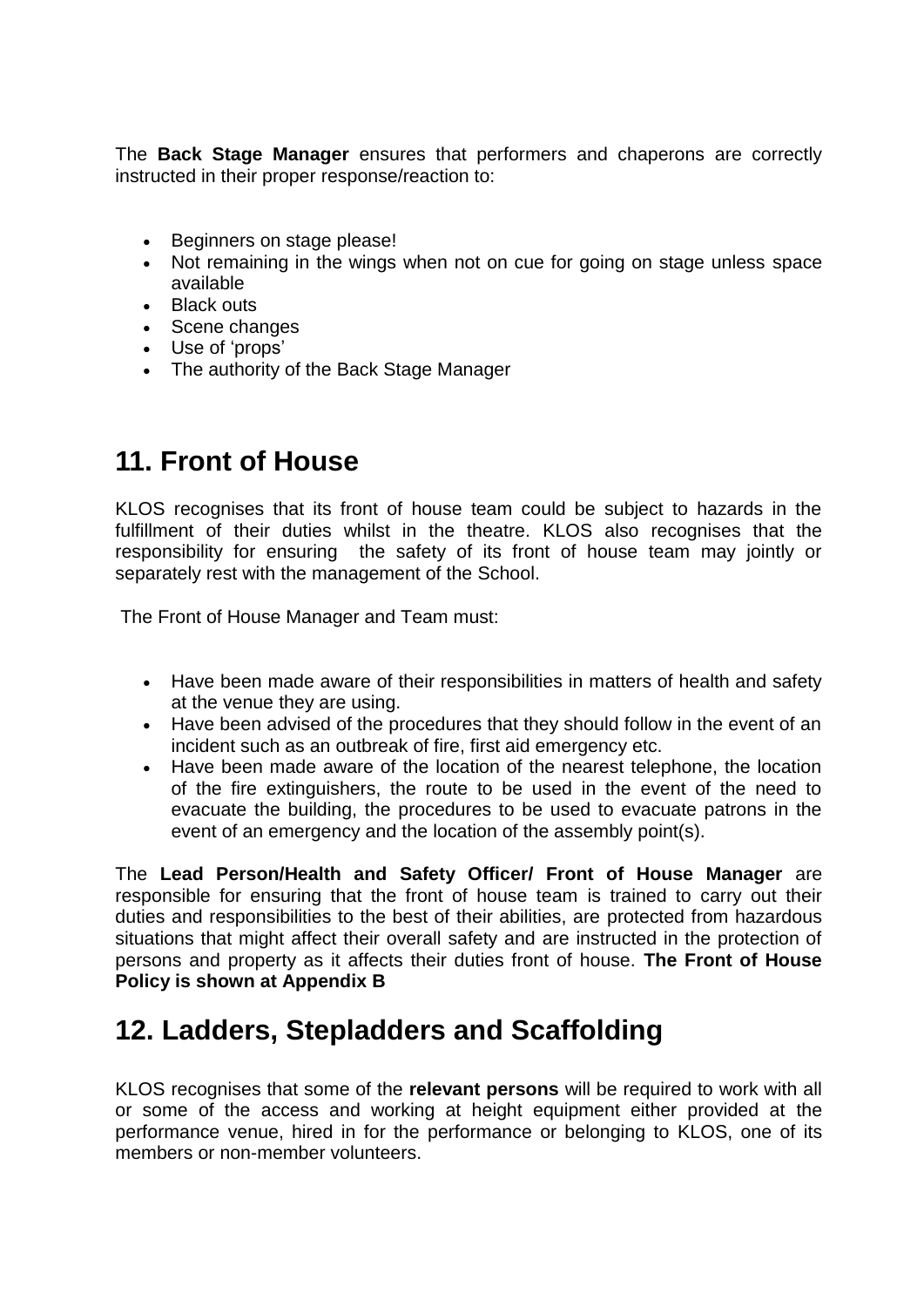KLOS is aware that one of the major causes of injury is falls from height. It therefore has a rigid procedure covering the inspection and use of access and working at height equipment and for the training of its personnel in the use of such equipment.

The **Lead Person/Health and Safety Officer/Back Stage Manager** are responsible for ensuring that:

- Any equipment provided for their use in the theatre or elsewhere is suitable for use and carries the appropriate certification both for its authenticity and serviceability.
- All authorised users of the equipment have been trained in the use of the equipment including the knowledge that ladders are for access only and shall not be used as work stations and that scaffolding is the best means for working at heights.
- Access to the working area is denied to non-approved personnel.
- The equipment whether owned by the venue, hired in or provided by KLOS meets the minimum requirements as laid down in the respective British or European Standard.

### **Ladders/Step Ladders**

#### **Set Up**

- Check all ladders prior to new stage set construction (including ladder feet).
- Secure ladder.
- Ensure feet are firmly and evenly grounded.
- Do not locate ladder on sloping surface.
- Ensure upper resting point is firm and strong.
- Ensure floor bearing is clean and dry (i.e. not slippery).
- Use any locking devices on step ladder.
- $\bullet$

### **Usage**

- Maximum of 30 minutes' work when on ladder.
- Use only for light work maximum weight of any lifted object/tool –10kg.
- Do not overreach, belt buckle/navel to stay with stiles.
- Both feet to remain on same rung/step throughout the task.
- Avoid side-on working.
- Do not stand on
	- $\circ$  Normal ladder top 2 steps
	- $\circ$  Swing/back/double sided top 3 steps: unless you have a safe hand hold on the steps.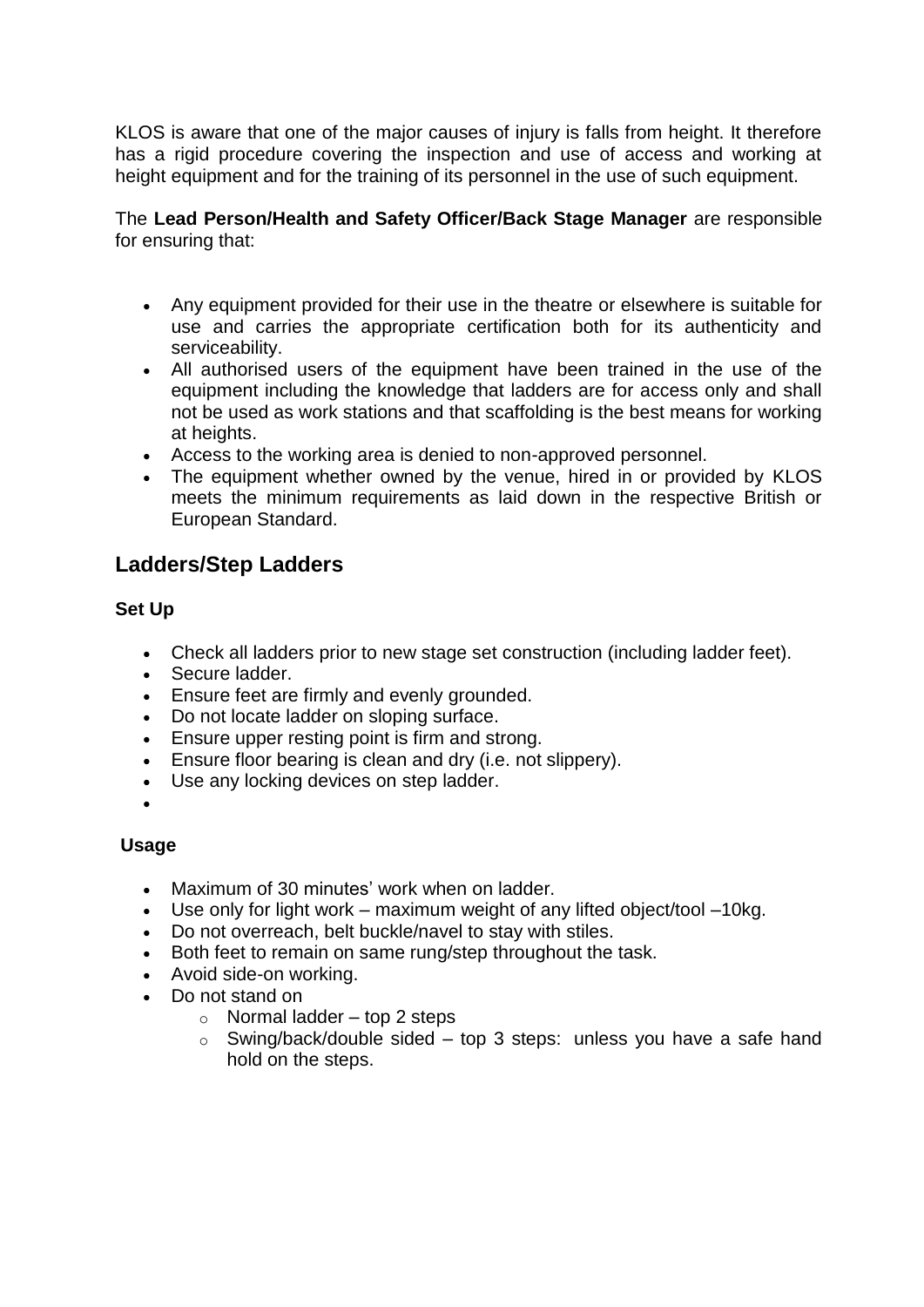#### **For all types of ladders**

 **When working at height be certain you are happy to carry out the task and are not suffering from an ailment that will impair your safety.**

Hard hats will be made available for occasions that warrant their use and suitable footwear should be worn at all times.

### **13. LOLER Requirements (The Lifting Operations and Lifting Equipment Regulations 1998)**

KLOS recognises that certain aspects of LOLER refer to their activities as an amateur theatrical company.

As appropriate, the **Lead Person/Health and Safety Officer** ensures that all relevant persons who are engaged in lifting operations as defined in the regulations, are aware of or carry out, as appropriate, the following precautions:

- Eliminate risks associated with the defined equipment in use as a first priority.
- In cases where the risk cannot be fully eliminated other measures are taken to reduce the risk to a minimum and personnel are warned of the residual risks in the use of the equipment. Such measures shall be reduced by the use of appropriate guarding (fixed or removable), the use of appropriate personal protective equipment and the equipment carries suitable warning signs.
- Safe systems of work shall be documented and followed by the personnel concerned and, as appropriate, personnel receive training in the use and understanding of the safe systems of work.
- That the equipment is used for the purpose intended and that its capacity to carry a load is not exceeded when in use.
- The **Lead Person/Health and Safety Officer** is responsible for ensuring that equipment used whether owned by KLOS, hired or the personal property of members or non-member volunteers is:
- Of adequate strength and stable for the intended use
- Positioned and installed to minimise risks
- Marked to indicate safe working loads
- Persons are properly trained in its use
- Used safely (the work is organised and carried out by competent persons)
- Given on-going examination by competent persons
- Suitable for use and used under the conditions it should be used.
- Maintained so as to be safe and not put persons' health at risk
- Keeping a log of the maintenance and inspections carried out
- Inspected before first use by a competent person.
- Persons shall not be permitted to walk under a lifted load or the load transported over a person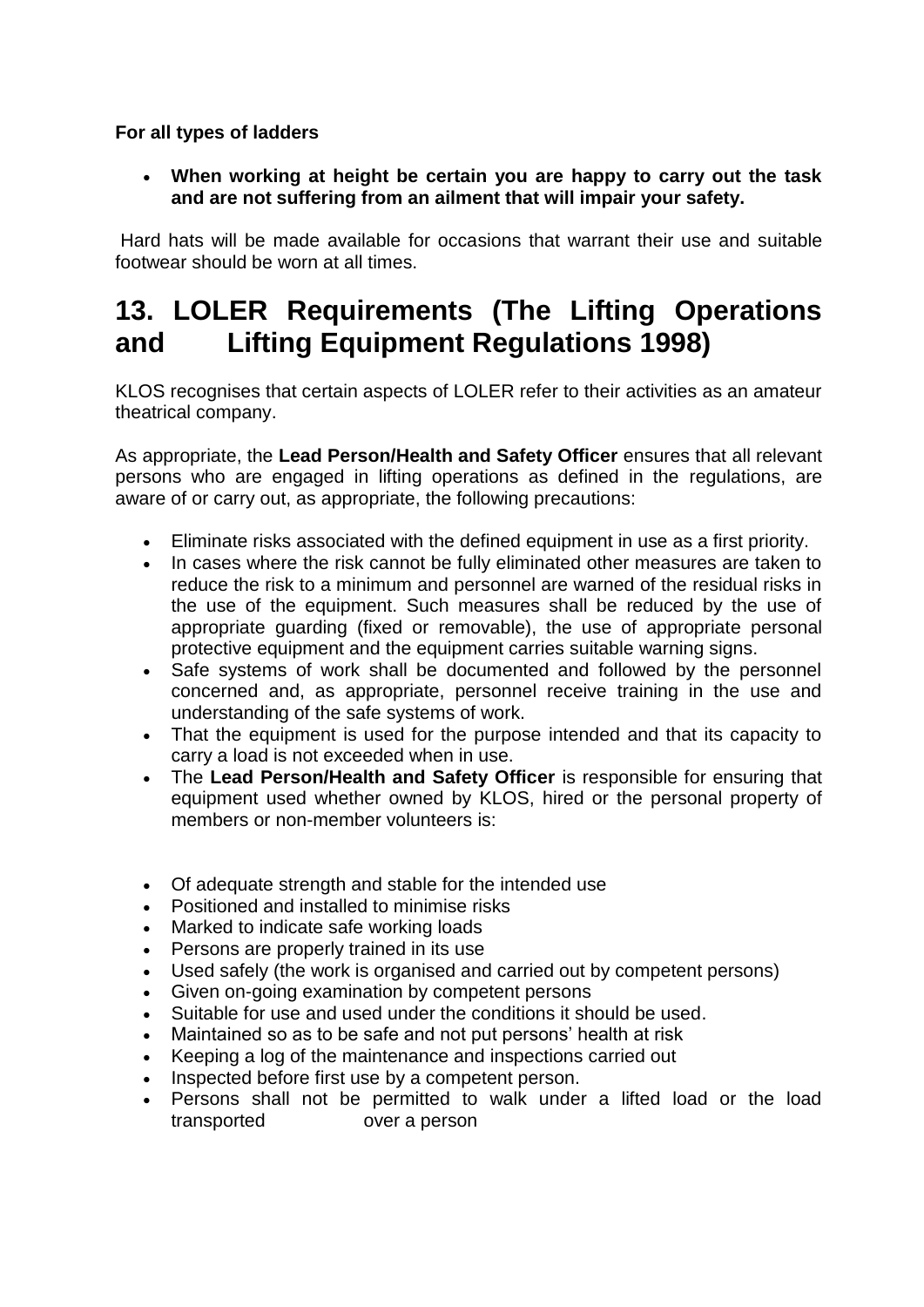### **14. PUWER Requirements (The Provision and Use of Work Equipment Regulations 1998) and Risk Assessments**

KLOS recognises that certain aspects of PUWER refer to their activities as an amateur dramatic society.

As appropriate, the **Lead Person/ Health and Safety Officer** ensures that all relevant persons are aware of or carry out, as appropriate, the following precautions:

- Eliminate risks associated with the defined equipment in use as a first priority.
- In cases where the risk cannot be fully eliminated other measures are taken to reduce the risk to a minimum and personnel are warned of the residual risks in the use of the equipment.
- Such measures shall be reduced by the use of appropriate guarding (fixed or removable),the use of appropriate personal protective equipment and the equipment carries suitable warning signs.
- Safe systems of work shall be documented and followed by the personnel concerned and, as appropriate,
- personnel receive training in the use and understanding of the safe systems of work.
- That the equipment is used for the purpose intended.

KLOS recognises that a wide range of equipment comes under the jurisdiction of the regulations such as: Staple Guns, Electric Screwdrivers, Electric Saws, Electric Drills, Hammers, handsaws etc. The **Lead Person/Health and Safety Officer** is responsible for ensuring that equipment under the jurisdiction of the regulation, whether owned by the KLOS, hired or the personal property of a relevant person is:

- Of adequate strength and stable for the intended use
- If applicable, positioned and installed to minimise risks
- Persons using the equipment are properly trained in its use
- Used safely (the work is organised and carried out by competent persons)
- Given on-going examination by competent persons
- Suitable for use (used for its proper purpose, used under the conditions it should be used, conforms to any relevant European Directive in regard to CE marking, such as covered by the Machinery Directive, Electromagnetic Compatibility Directive etc.)
- Maintained so as to be safe and not put persons' health at risk
- Keeping a log of the maintenance and inspections carried out
- Inspected before first use and inspected and records kept at frequencies which match its risk, by competent persons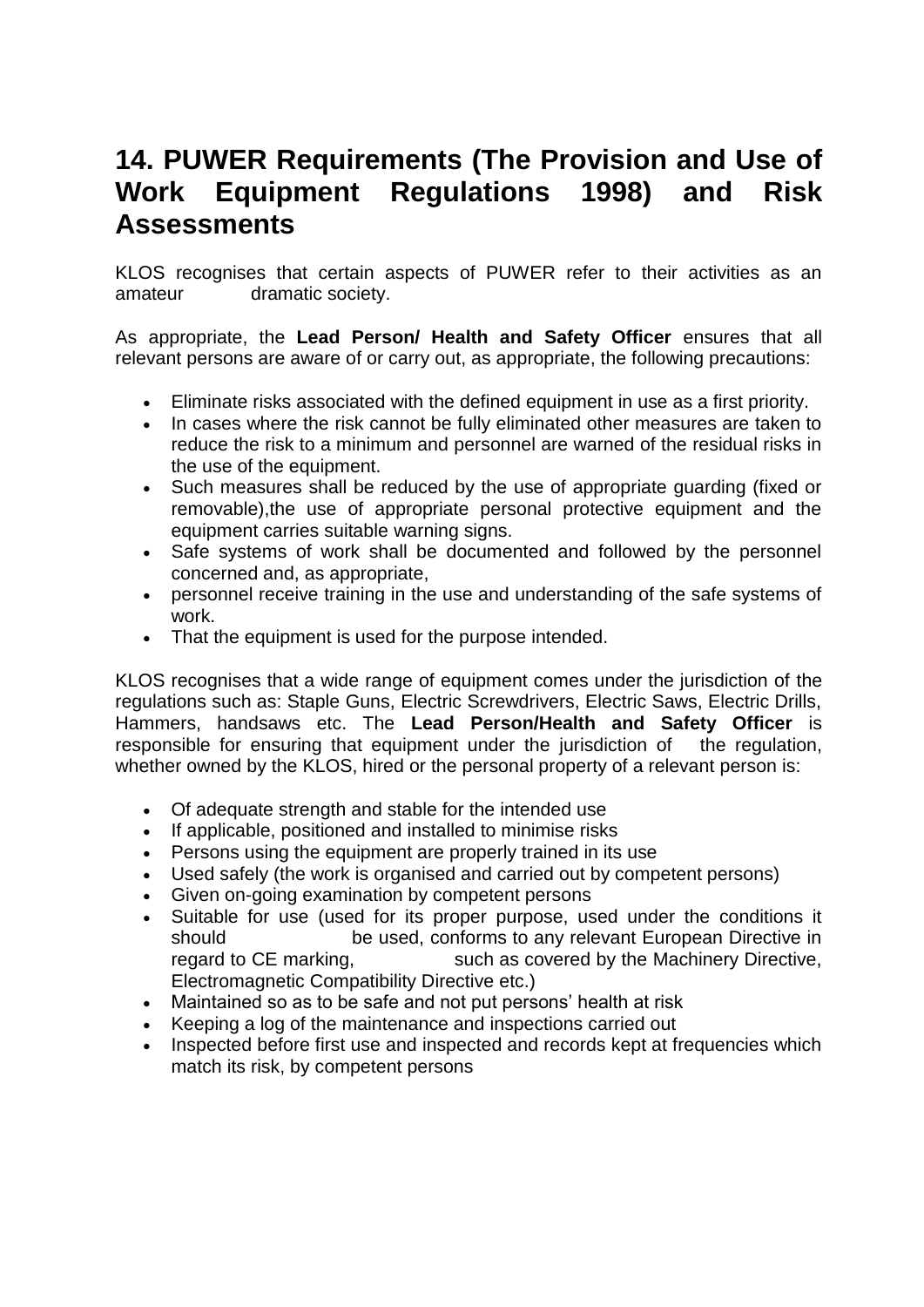# **15. Risk Assessments**

KLOS's approach to risk assessment is based on a simple process that examines the hazards and risks associated with our activities, be they in rehearsal, in the theatre or hall or elsewhere.

Firstly, we distinguish between a **hazard** and a **risk** by using and applying the definitions given below.

**Hazard.** A hazard is its potential to cause harm. It may cause you to cough, feel heat, kill you etc.

**Risk.**A risk is the likelihood that it will harm you in the actual circumstances presented by the hazard.

This depends on:

- the hazard(s) that have been identified
- how it (they) is (are) controlled
- who is exposed
- their involvement at the time

#### **Risk assessment method**

The examination of a series of situations to determine each situation's potential to do harm.

We look at the hazard/risk situations in terms of probability and severity.

Any risk has a **probability** and a **severity**.

We categorise **probability as being:**

- A Always happens
- B Nearly always happens
- C Often Happens
- D Doesn't happen very often
- E Hardly ever happens

We categorise **severity** as being:

- 1 Death
- 2 Severe Injury
- 3 Serious Injury
- 4 Minor Injury
- 5 Little effect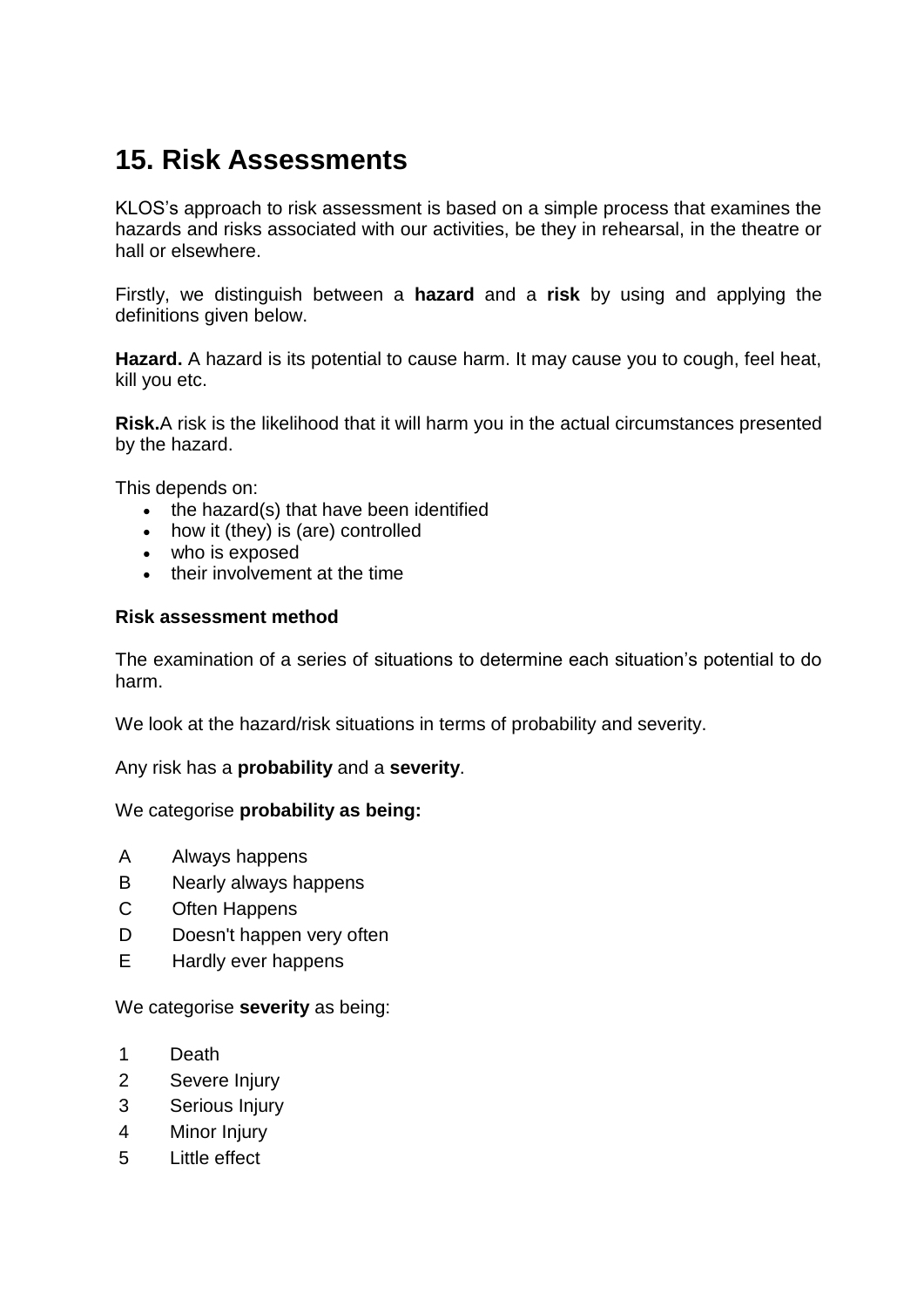Clearly what is meant by the terms used is subjective but the intention is to give a series of vardsticks that can be used to further the investigation. We examine each situation where there is a hazard/risk situation to a person or property and apply a probability factor from A to E and a severity factor from 1 to 5 to each of them as a probability/severity factor in the following form:

Example: Probability **A** and Severity **4** = Probability/Severity Factor **A4**

Each situation and its assessed probability/severity factor are recorded in the risk assessment register.

We rank any assessed probability of A to C and any assessed severity of 1 to 3 as significant and apply corrective measures to minimise their occurrence. This means that any probability/severity factor from A1 to C3 requires action on our part by the use of a variety of remedies. Depending on the circumstances of the situation these remedies could be re-design, protection, training, warning signs etc.

The measures and remedies taken are recorded in the risk assessment register.

We rank any assessed probability of D to E and any assessed risk of 4 to 5 as not being significant and only apply remedial measures where necessary. These remedial measures would be of an insignificant nature. However, should the occurrences suggest that the probability/severity factor needs amending, we carry out a further risk assessment as detailed above to establish whether the probability/severity factor needs to be re-classified.

All such analyses and amendments are recorded in the risk assessment register.

### **16. New Recruits**

KLOS recognises that new recruits (members or non-member volunteers) are particularly at risk, especially those who have not belonged to an amateur dramatic society before.

The **Lead Person/Health and Safety Officer** in conjunction, if applicable, with other specific members of KLOS with particular experience or knowledge in the particular subject matter concerned, carries/carry out an induction course that covers, at least:

- The KLOS's Health and Safety General Policy Statement
- Fire Safety
- First Aid
- Attendance requirements
- Rehearsal requirements
- Get-in/get-out arrangements
- Dressing rooms
- On stage and in the wings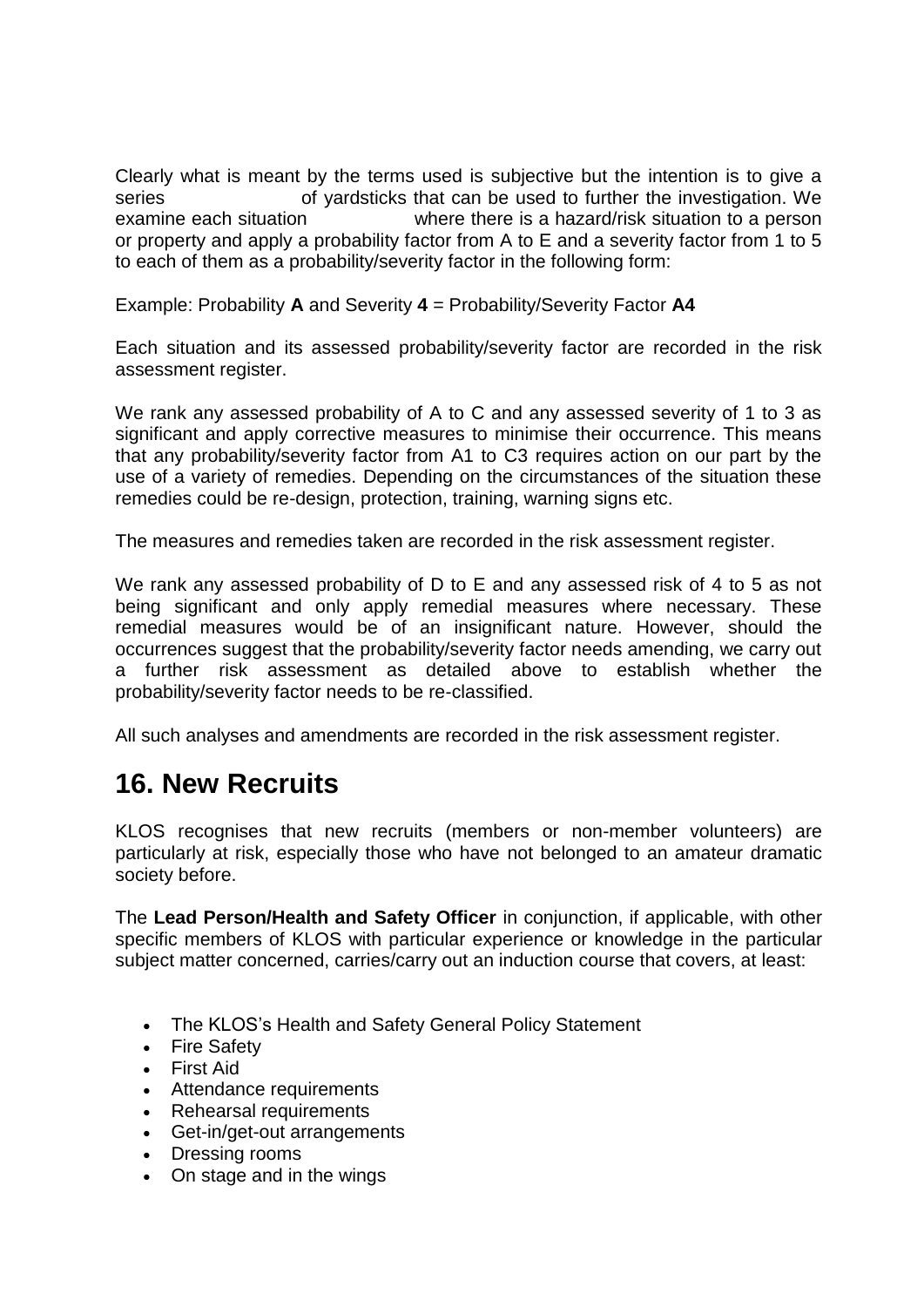- Safe systems of working
- Sign/Sign out
- Accident book

For certain members, such as children, those engaged in backstage activities or front of house duties also receive as appropriate induction training in:

- Children responsibilities
- Front of House duties
- Use ladders and scaffolding
- LOLER and PUWER requirements
- Electrical safety

KLOS ensures that recruits who have had some or considerable experience of amateur theatre, in that they have been or are still members of other societies, receive the same induction training as new recruits, in order that the requirements of its Health and Safety General Policy Statement are fulfilled.

## **17. Safe Systems of Working**

KLOS recognises that its main activity is that of preparing for and performing amateur theatrical productions and is very aware that those taking part are often working under pressure and time restraints to put on a production.

KLOS utilises the procedures laid down in this policy as the means to ensure that all relevant persons adhere to a safe system of working.

In those instances, where unsafe systems of working have been identified or an incident has occurred which suggests that its cause was an unsafe system of working, the **Health and Safety Officer** will investigate the cause(s) and institutes procedures to minimise the risk of it occurring again.

Where incidences of unsafe systems of working have been identified, which have been caused by horseplay, inebriation, drug taking, incompetence etc., they should be immediately brought to the attention of the General Committee for further action. Such incidences are treated very seriously and may be subject of disciplinary action.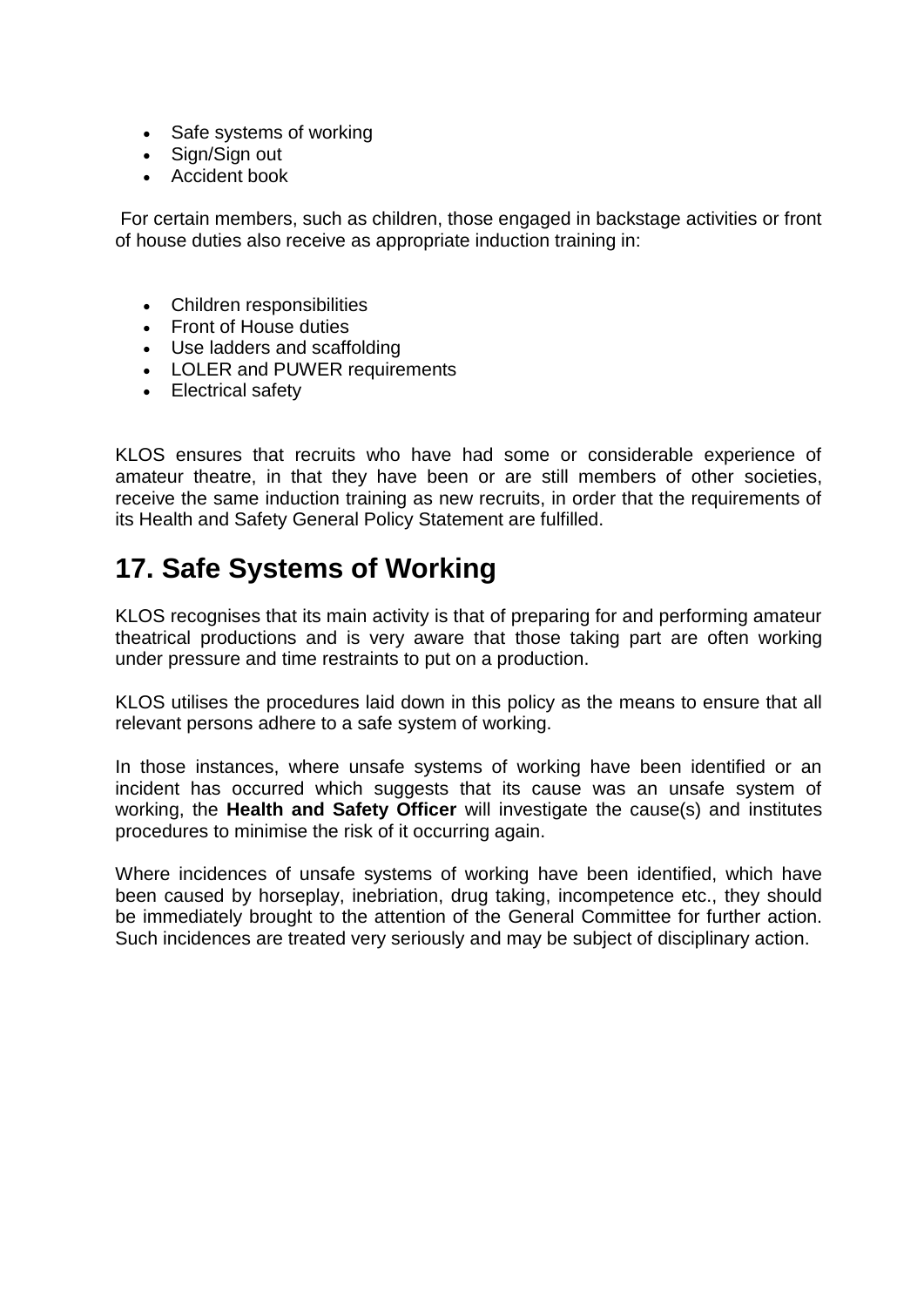# **18. Accident Book**

KLOS uses the Health and Safety Executive's Accident Book B1 510 to record all incidents that happen during events that are organised by KLOS.

Incidents are recorded which involve any of the relevant persons referred to in the general policy statement above or members of the public.

Each complete accident book is numbered starting from 01.

Each book is maintained and stored by the **Health and Safety Officer.** 

The current book accompanies the **Health and Safety Officer/Lead Person** to each function organised by KLOS.

The report is completed, where possible by the person to whom the incident occurred. In cases where the injuries make it impossible for the person to whom the incident occurred to make the entry, then the **Lead Person/Health and Safety Officer** is required to complete the details required of the report. They will also take statements from witnesses.

The **Health and Safety Officer/Lead Person** tears off the record and files it away in a safe location.

In those cases where the accident is considered to be reportable under RIDDOR (Reporting of Injuries, Diseases and Dangerous Occurrences regulations 1995) then the Health and Safety Officer or his/her nominated representative completes Form: F2508 (HSE form entitled: Reporting of an injury or dangerous occurrence).

KLOS reports accidents in accordance with RIDDOR that involve:

- Death or major injury
- Fractures (other than to fingers, thumbs or toes)
- Amputations
- Dislocation of the shoulder, hip, knee or spine
- Loss of sight (temporary or permanent)
- Chemical or hot metal burns
- Injury resulting from electric shock or electrical burns leading to unconsciousness or requiring resuscitation or admittance to hospital for more than 24 hours
- Injuries leading to hypothermia, heat induced illness or requiring resuscitation or requiring admission to hospital for more than 24 hours
- Unconsciousness caused by asphyxia or exposure to a harmful substance or biological agent
- Acute illness requiring medical treatment, or loss of consciousness arising from absorption of any substance by inhalation, ingestion or through the skin
- Acute illness requiring medical treatment where there is reason to believe that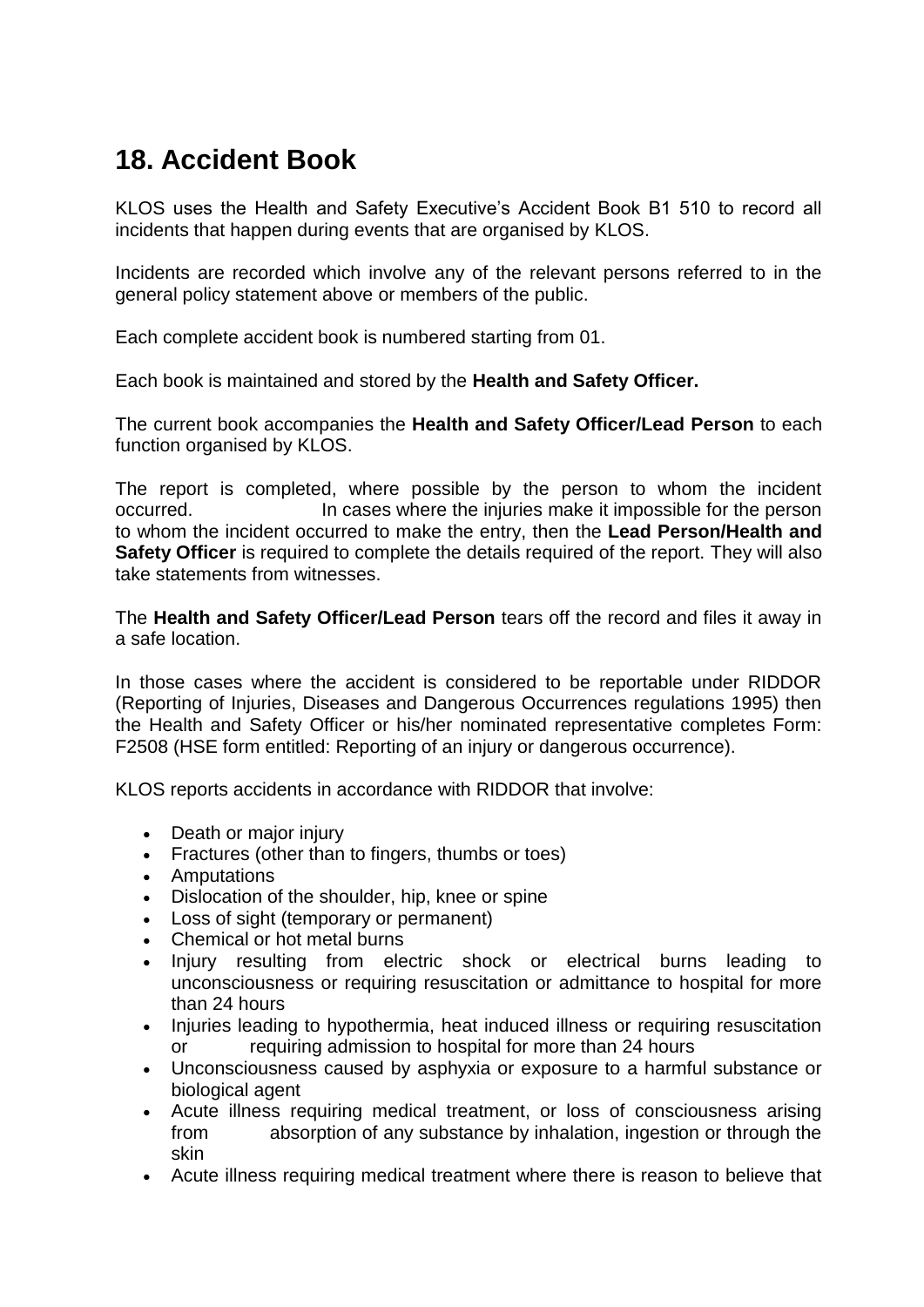this resulted from exposure to a biological agent or its toxins or infected material

Reportable accidents are notified to the Local Authority, within 10 (ten) days of the occurrence by the **Health and Safety Officer/Lead Person**

Records of reportable accidents are maintained and kept by the Health and Safety Officer for at least 3 (three) years after the incident in a form that is easily and quickly retrievable for those in authority that need or wish to see the report.

### **19. Electrical Safety**

KLOS has identified electrical equipment that is subject to its procedures under electrical safety.

This includes all electrical equipment owned by the school, KLOS, hired or the personal property of a member or non-member volunteer used on KLOS activities. This is subject to annual inspection and testing by a competent authority. At the conclusion of each inspection and test the said equipment is then labelled to show its inspected status. The label includes the name or mark of the inspecting authority, the date that the test was carried out and the date for the next inspection together with the signature of the tester.

Any equipment that fails to pass the inspection is removed and quarantined to prevent use. Equipment is stored and maintained in a safe working condition between inspections.

The **Health and Safety Officer/Lead Person** keep records of all inspections together with a record of each individual piece of equipment.

In those cases, where it would be uneconomic to employ an outside body to perform the inspections KLOS uses the following procedure:

- Ensures that inspections are carried out by a technically qualified member.
- Disconnects the equipment and checks that such disconnections do not affect other equipment or cause the disconnected equipment being inspected to fail
- Checks any flex or trailing leads for good condition
- Checks the plug for security of cable to plug, no signs of overheating, no signs of damage and can continue to be used with safety
- Does the equipment work, can it be switched on and off properly, no signs of damage and can it be used safely?
- As required perform an earth leakage/continuity test and check that the impedance between the earth pin and the metal case of the appliance is less than 0.1 ohm
- As required, perform an insulation test. However electronic components can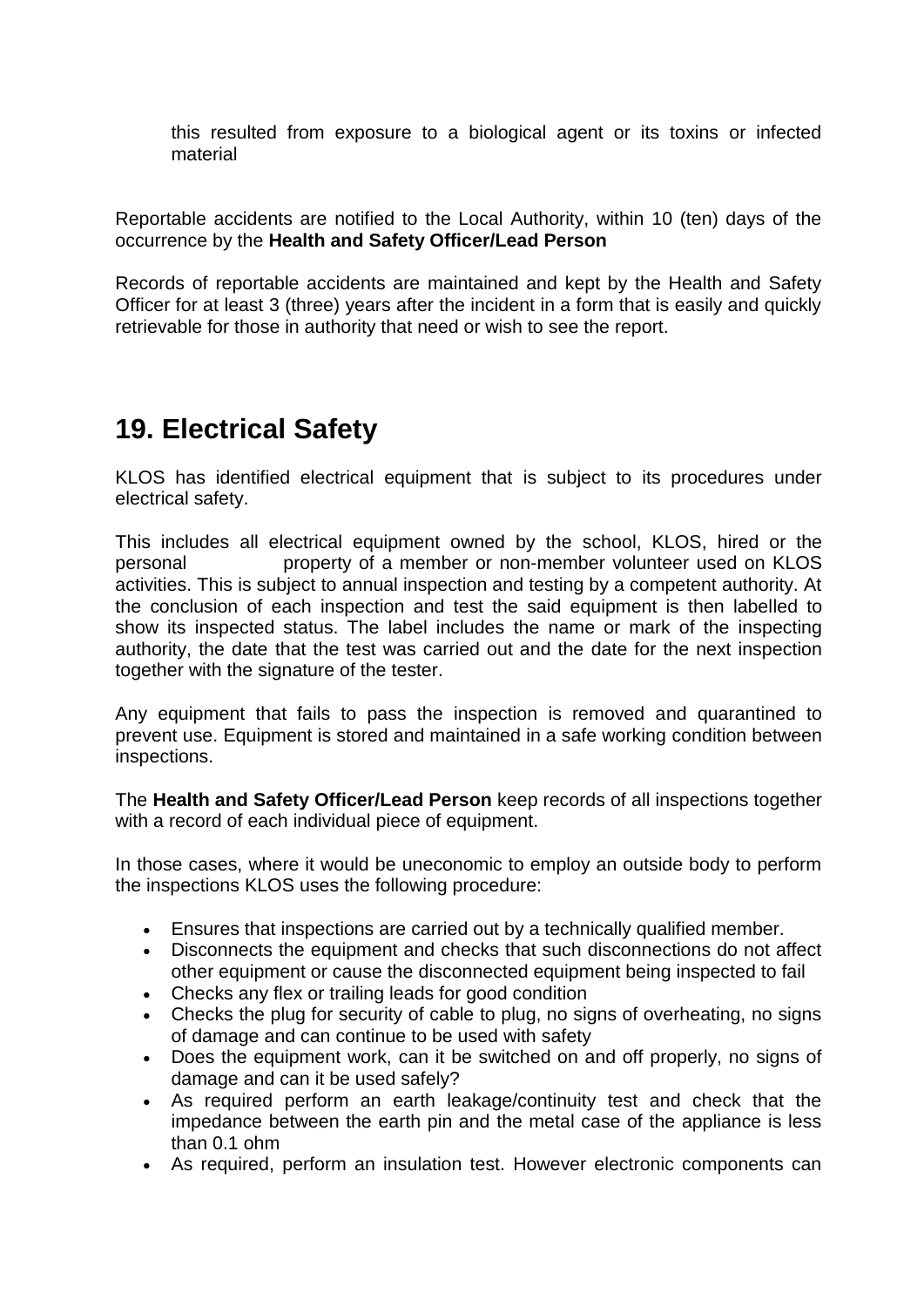be damaged in this situation. KLOS therefore favours and uses a visual inspection to confirm this test. If in doubt it uses the services of an outside competent body

 Sockets are checked for signs of overheating, loose connections and an earth impedance test is carried out in accordance with the current IET Wiring **Regulations** 

### **20. Annual Audit**

The **Health and Safety Officer** carries out an annual audit of the safety manual and the procedures contained in it with the objective of checking that the contents are relevant. Audits also include examination of records and interviews with KLOS members.

The **Health and Safety Officer** agrees a plan of action, if necessary with General Committee, to deal with the points revealed in the audit.

The **Health and Safety Officer** keeps a constant eye on the feedback from the audits in order to maintain a high profile on the need to make the amendments as revealed in the audit.

### **21. Safe methods of working**

### **Lone Working**

Lone working within the theatre (school) building is not encouraged by KLOS but it accepts that by the nature/regime of the theatre and its members this is inevitable.

To reduce the risk against the likely hazards the following should be adhered to by each person.

- To have no medical condition which makes them unsuitable for working alone.
- Tasks intended to be carried out are within the competence, training and skill of that person.
- Person to advise a telephone contact of his/her intentions.
- Task to be within capabilities of one person.
- No ladder work to be carried out unless of nominal height (feet no greater than 1.0 metre off the ground).
- All lifted scenery, items, props etc. to be within the capability of the lone worker (maximum lift weight 20kg).
- If the lone worker has any doubts as to his/her fitness/condition when carrying out his/her task they are to cease immediately.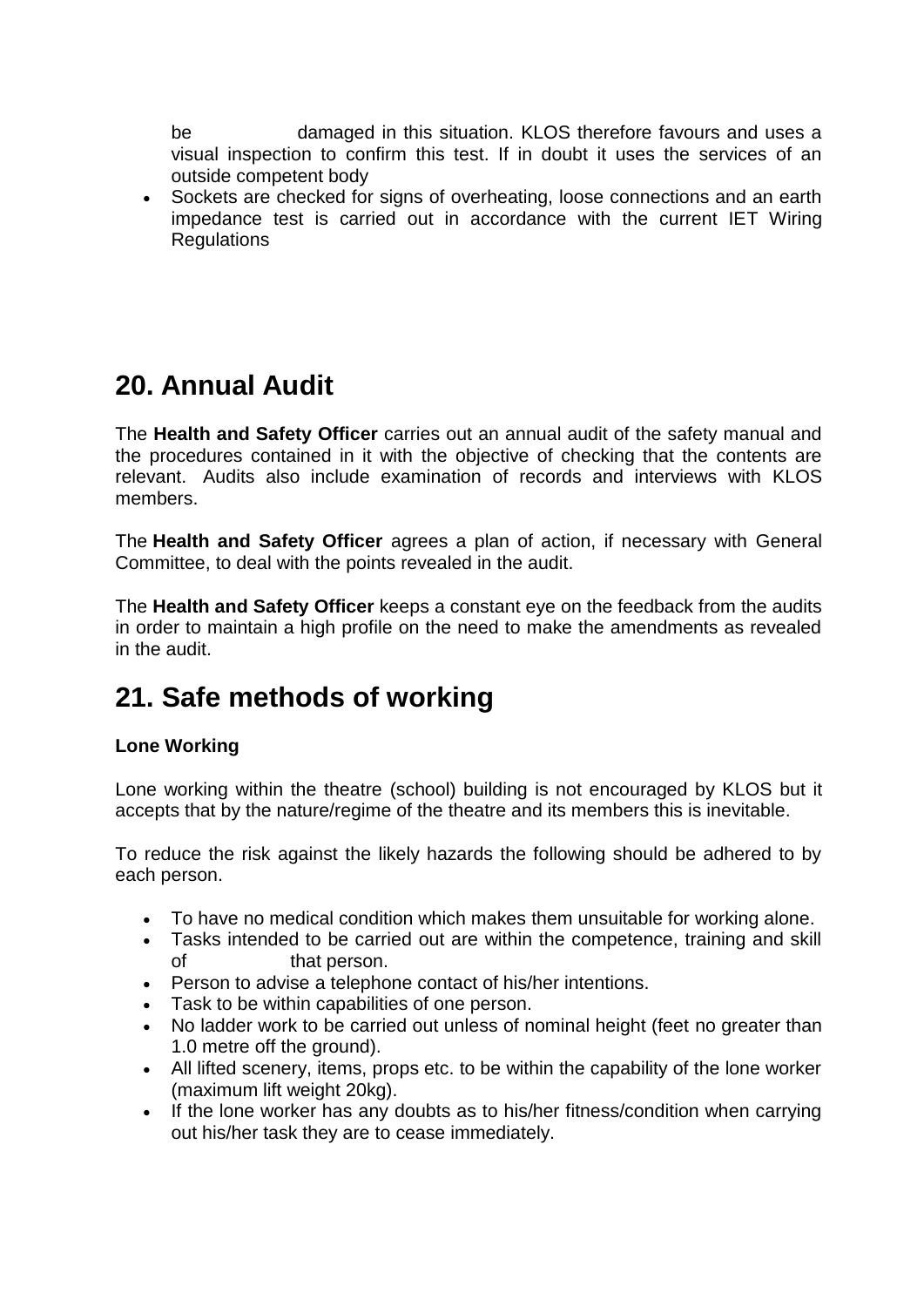## **22. COSHH (Control of Substances Hazardous to Health)**

KLOS uses a variety of paints, thinners and chemical cleaning agencies before, during and after a performance. All of these substances have the potential to cause harm. The instructions for use must be strictly complied with. A risk assessment must be carried out prior to being used. If the production of a Risk Assessment indicates the need for additional precautions or special instruction relating to COSHH, this will be provided prior to any activity or production being undertaken.

# **23. Manual Handling**

Many loads are awkwardly shaped, heavy and often difficult to move in sometimes very confined spaces. This movement is often also done under time pressure. More than a third of the injuries reported annually to HSE are related to manual handling.

All **relevant persons** must have a working knowledge of good manual handling procedures. Protective clothing such as gloves, boots, hats will be worn by all people if deemed necessary by the **Back Stage Manager/ Lead Person.** The **Back Stage Manager** will provide advice on lifting upon request.

## **24. General Accident Prevention**

The policy of KLOS is to make every effort to avoid production accidents. It is therefore essential that people under its guidance:

- Must not work on equipment without authority
- Must not fail to warn others of danger
- Must not leave equipment in a dangerous condition
- Must not use defective equipment
- Must not use the wrong type of, or inappropriate, equipment
- Must lift loads in the correct manner and with the appropriate number of people.
- Must not abuse alcohol or drugs.
- Must not engage in horse play

### **Lighting specific instructions**

Whenever lights are being hung from brackets or ceiling mountings, the lighting crew will ensure that:-

- the light is in good condition
- the mounting brackets are secure and adequate sized bolts are used
- a secondary mounting point is used to attach a safety chain
- all cables are in good condition and adequately secured to appropriate mounting point
- all adapters will be in good condition and inspected for electrical and